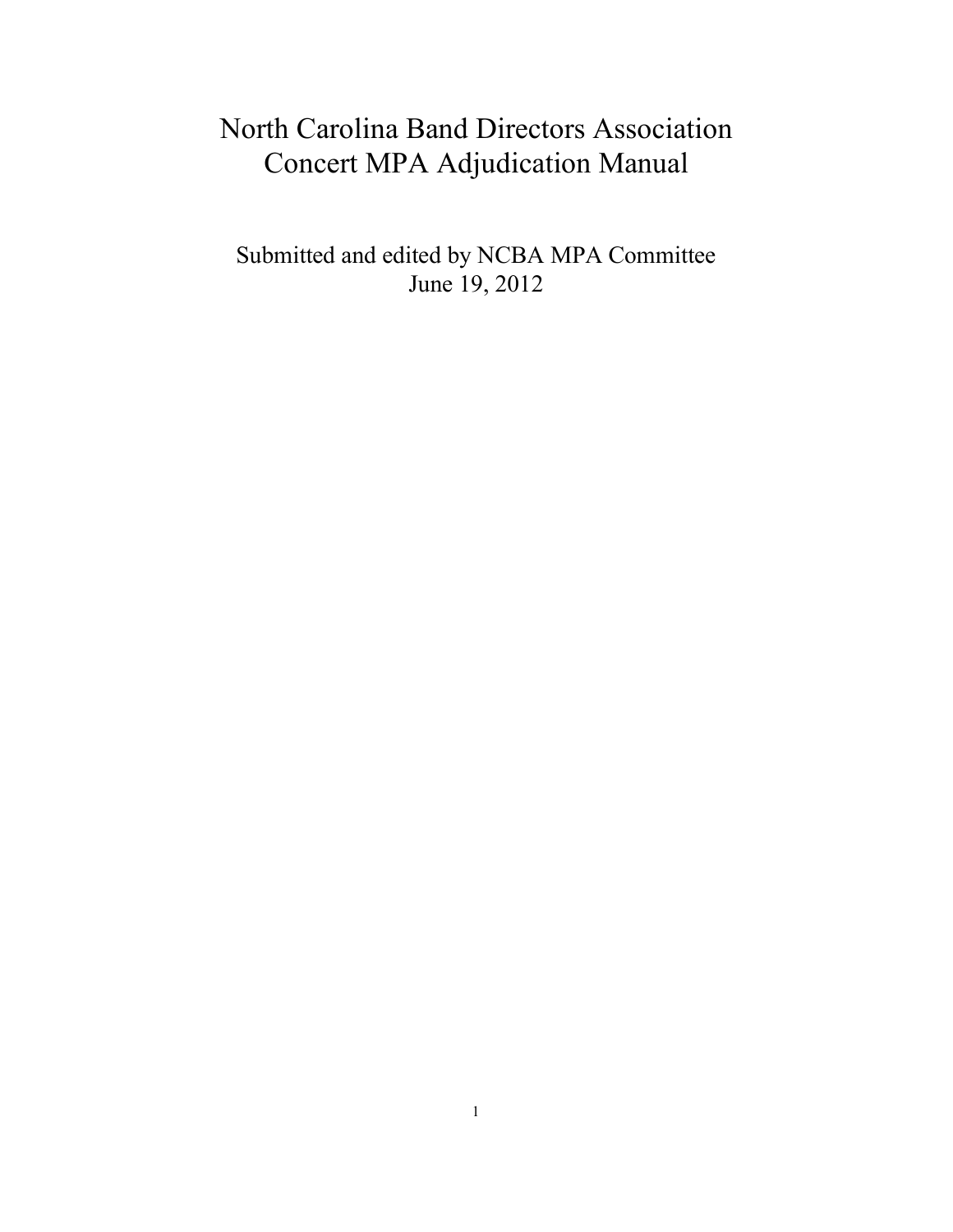# Table of Contents:

| <b>INTRODUCTION</b>                                              |           |
|------------------------------------------------------------------|-----------|
| <b>NC MPA Purpose</b>                                            | 3         |
| <b>Desired Attributes for Adjudicators</b>                       | 3         |
| <b>Adjudicator Requirements</b>                                  | 4         |
| ADJUDICATOR GUIDELINES (CONCERT MPA)                             |           |
| <b>NCBA</b> Adjudication Sheets                                  | 5         |
| <b>Consistency of Ratings</b>                                    | 5         |
| <b>MPA</b> Event Evaluation                                      | 5         |
| <b>Adjudicator Written Comments</b>                              | 6         |
| Consistency between Verbal or Recorded and Written Comments      | 6         |
| <b>Adjudicator Final Ratings and the Overall Rating</b>          | 6         |
| <b>Adherence to Schedule</b>                                     | 6         |
| <b>Seating of Adjudicators</b>                                   | 6         |
| <b>Music Selection</b>                                           | 7         |
| <b>Sight-Reading Adjudication</b>                                | 7         |
| <b>Adjudicator's Recordings</b>                                  | 8         |
| <b>Score Sheets</b>                                              | 8         |
| <b>Recommendations for Making Productive Recorded Commentary</b> | $9 - 10$  |
| STANDARDS OF ADJUDICATION (CONCERT MPA)                          |           |
| Introduction                                                     | 11        |
| <b>Standards for Stage Ratings</b>                               | $11 - 13$ |
| <b>Standards for Sight-Reading Ratings</b>                       | $14 - 15$ |
| APPENDIX A: USING CAPTION GRADES TO DETERMINE THE FINAL RATING   | 16        |
| Samples of Caption Ratings and Appropriate Final Ratings         | 17        |
| APPENDIX B: Using Final Ratings to Determine the Overall Rating  |           |
| <b>Overall Ratings for Grades II - VI and Masterworks</b>        | 18        |
| <b>Unanimous Stage Rule</b>                                      | 19        |
| <b>Overall Ratings for Grade I</b>                               | 19        |
| Ratings Terminology for Awards Certificates and Publication      | 19        |
| DOCUMENT REVISION HISTORY                                        | 20        |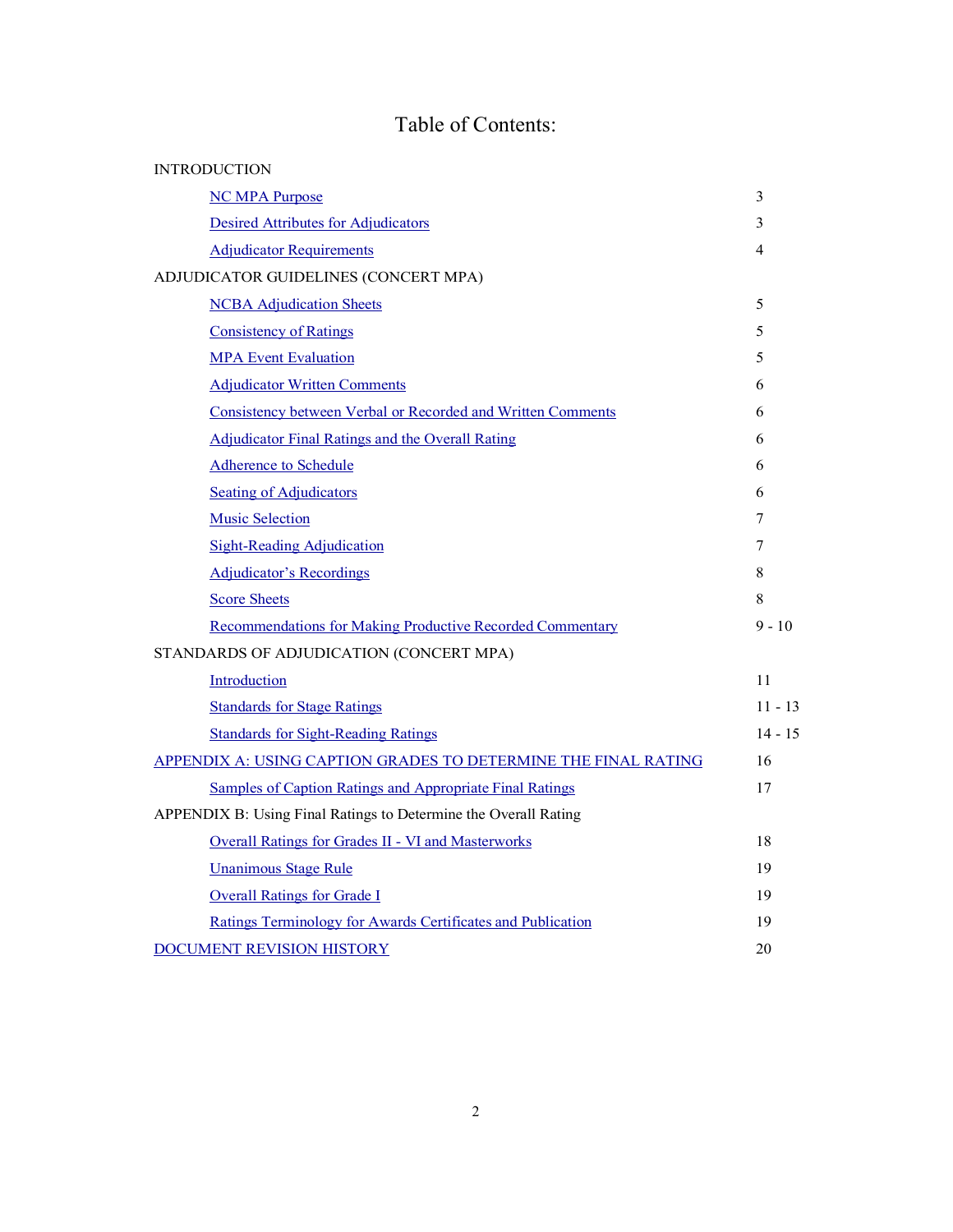# North Carolina Bandmasters Association Music Performance Adjudication Guidelines

The North Carolina Bandmasters Association (NCBA) and the Music Performance Adjudication (MPA) events of its constituent districts will:

- 1. Provide a performance opportunity for students and directors that offers a critical assessment of the quality of their performances by highly qualified experts in band performance.
- *2.* Encourage participation in the only state-sanctioned event that provides a summative, standards-based assessment, designed to measure student performance as related to the goals, objectives, and grade-level competencies specified in the *North Carolina Essential Standards.*
- 3. Provide the opportunity for students and directors to perform for and learn from their peers in a formal concert venue.
- 4. Provide a model that connects quality preparation with quality performance andsupports the continued musical growth of students and directors.
- 5. Provide a minimum daily honorarium of \$300 to each adjudicator with discretion given to each district for a higher honorarium.

It has long been held that annual participation in the MPA process is a major means of authentically assessing the musical performance of bands throughout North Carolina. This type of unit/summative evaluation promotes and supports the musical growth of both students and directors. The role of the NCBA Adjudicator is integral to this process and, as a result, requires both fairness and consistency by the adjudicator in the evaluation of each musical performance.

### **Listed below are many, but not all, of the attributes that the NCBA feel are important for adjudicators to possess:**

- 1. Adjudicators should have extensive experience in listening to performers of the level they are to adjudicate**.** An adjudicator can only assess these standards if he/she can apply them to students of different levels and backgrounds.
- 2. Adjudicators must realize the responsibility placed upon them to interpret and maintain the proper standards of performance, but they should not forget the importance of providing encouragement, especially to weaker performers.
- 3. Adjudicators should be careful to balance critique with encouragement.
- 4. When hearing groups from different grade levels, the adjudicator must remember that itis just as possible for an elementary or middle school group, or a small ensemble, to earn a high rating. Similarly, a high school group or a large ensemble may earn a lowerrating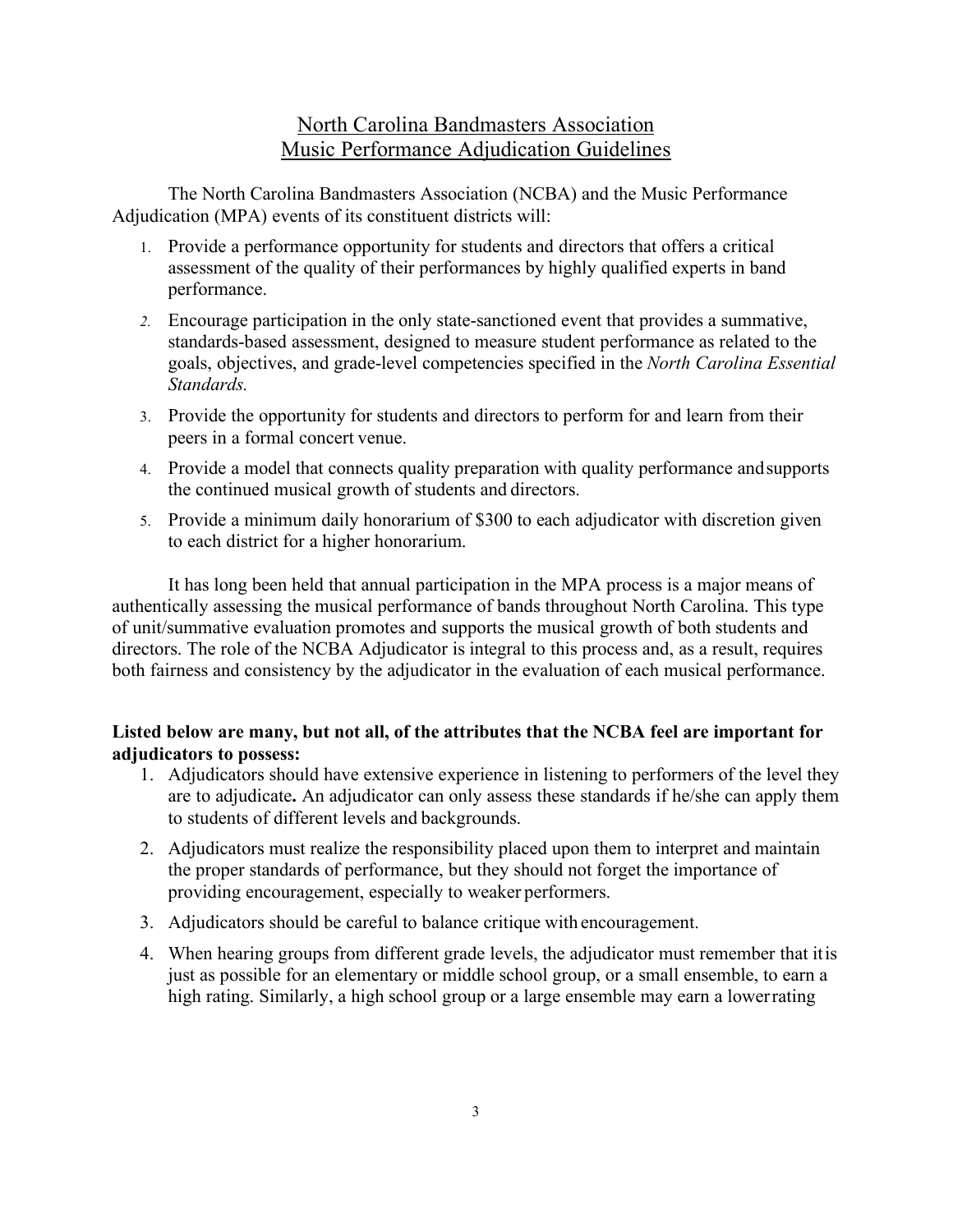#### **At a minimum, those who adjudicate the NCBA MPA each year must:**

- 1. Maintain consistency by following NCBA rules and procedures.
- 2. Clarify expectations and standards of quality in various aspects of performance.
- 3. Provide constructive comments and suggestions for improvement on student performance.
- 4. Encourage students to continue in their musical development andparticipation.
- 5. Assist students in understanding the relationship between MPA and other music experiences.

As adjudicators often make a significant impact on students and music teachers which continues long after the MPA has passed, professional and friendly demeanor is expected throughout the day. NCBA adjudicators must attend state- and district-sanctioned training workshops prior to each event to ensure that adjudication expectations are reviewed and that each adjudicator understand the details that are particular to the NCBA.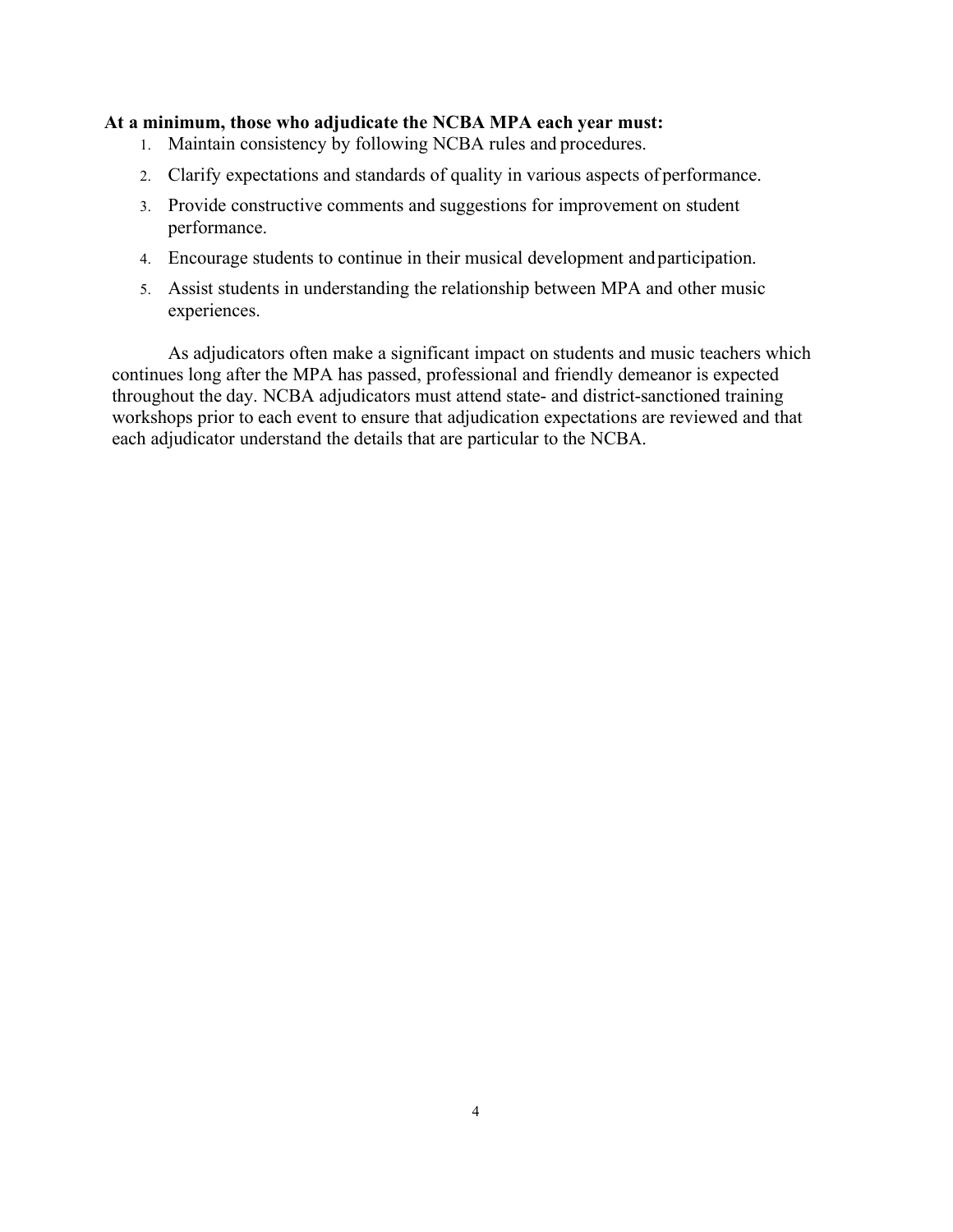### **I. ADJUDICATOR GUIDELINES AND STANDARDS (CONCERT MPA EVENTS)**

The following information is provided to all NCBA Adjudicators so that adjudication procedures throughout NCBA are consistent and meet agreed-upon standards.

### *NCBA Adjudication Sheets:*

- 1. Only NCBA-approved adjudicator sheets will be used at each District's MPA events.
- 2. All caption comments and caption ratings boxes should be completed by the adjudicator on the adjudicator sheet. The adjudicator should review the *Final Rating* chart in Appendix A and enter the *Final Rating* in the score sheet. The MPA Chair will review the *Final Rating* to ensure that it is accurate given the caption ratings. In the event that a band enters for "comments only", the adjudicator will make no reference, either verbal or written, as to what the caption grades or *Overall Rating* would be.
- 3. NCBA adjudicator sheets are designed so that the *Final Rating* is determined by a combined calculation of the caption ratings on the adjudicationsheet.

### *Consistency of Ratings:*

- 1. Adjudicators at Concert MPA must be adept at assigning ratings that are consistent with NCBA Standards of Adjudication.
- **2.** At Concert MPA, adjudicators are expected to work individually when completing adjudication sheets. However, adjudicators are encouraged to confer between performances as necessary in order to maintain consistency in the caption grades and *Overall Rating* being assigned by the panel. Such discussion should be done **discretely** so that the audience does not hear what ratings a given group might be assigned. It is understood that every caption grade will not be the same from adjudicator to adjudicator, but split *Overall Ratings* with a two or more point-spread, such as I – II – III, II – III – IV, or I – III – III **should not occur**. Should such a split rating occur, the MPA chair must intervene in an attempt to resolve the discrepancy. **The aforementioned aside, the adjudicators' ratings are final.**

### *MPA Event Evaluation:*

Each director is encouraged to share their feedback about each MPA event via the tool provided by the MPA Committee. Feedback might address areas such as quality of adjudicators' feedback and event management.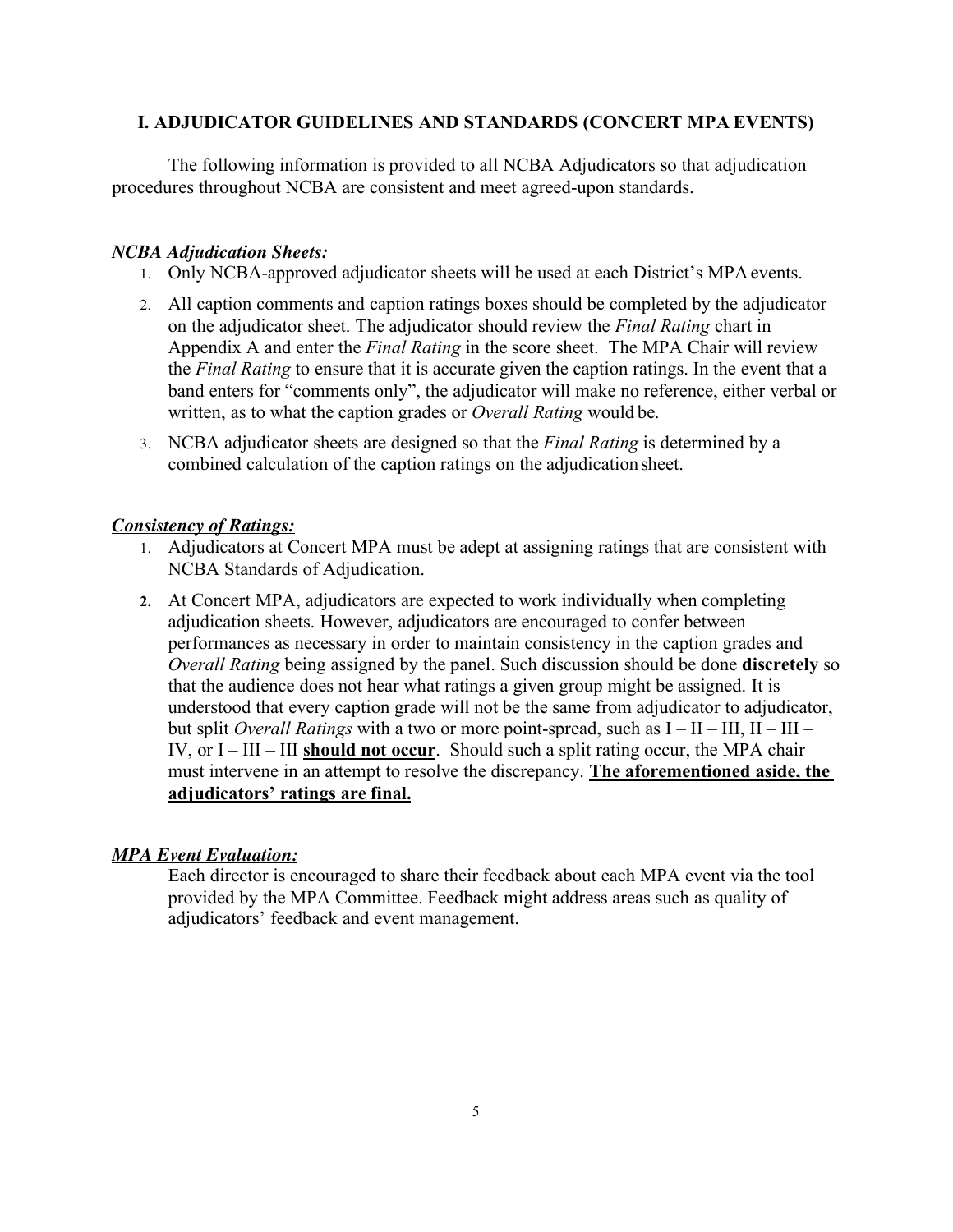### *Adjudicator Written Comments:*

- **1.** Written comments should be provided within each caption. It is acceptable to write comments while listening to the performance.
- **2.** All comments written on adjudication sheets should be neat andlegible.
- **3.** "See tape", "Comments on tape" or other similar comments are not acceptablefeedback.

### *Consistency between Verbal or Recorded and Written Comments:*

- 1. At Concert MPA, verbal or recorded comments should be consistent with the ratings assigned.
- 2. Participants at MPA will be more willing to understand the reasons for a lower rating when the adjudicator points out the conditions that brought about the *Overall Rating*.

### *Adjudicator Final Ratings and the Overall Rating:*

- 5. NCBA adjudication sheets are designed to ensure that any single caption does not overbalance the others. The *Final Rating* for each adjudicator's sheet must be reviewed for accuracy by the MPA Chair. If necessary, the MPA Chair should refer to the *Final Rating Chart* (Appendix A).
- 6. At Concert MPA, each adjudicator's *Final Rating* is combined with those of the other three adjudicators to determine the *Overall Rating*. The *Overall Rating Chart* is included in this handbook (Appendix B).
- 7. Groups have the option of performing at any MPA for "comments only." For non-rated performances (comments only), the adjudicator will make no reference, either verbalor written, to what the rating would be if one were assigned.

### *Adherence to the Schedule:*

1. It is important that all adjudicators adhere to the printed performance schedule. The MPA Chair will inform adjudicators of any adjustments to the printed schedule.

### *Seating of Adjudicators at Concert MPAs:*

1. Adjudicators should be seated separately in the performance hall so that adjudication can be appropriately recorded.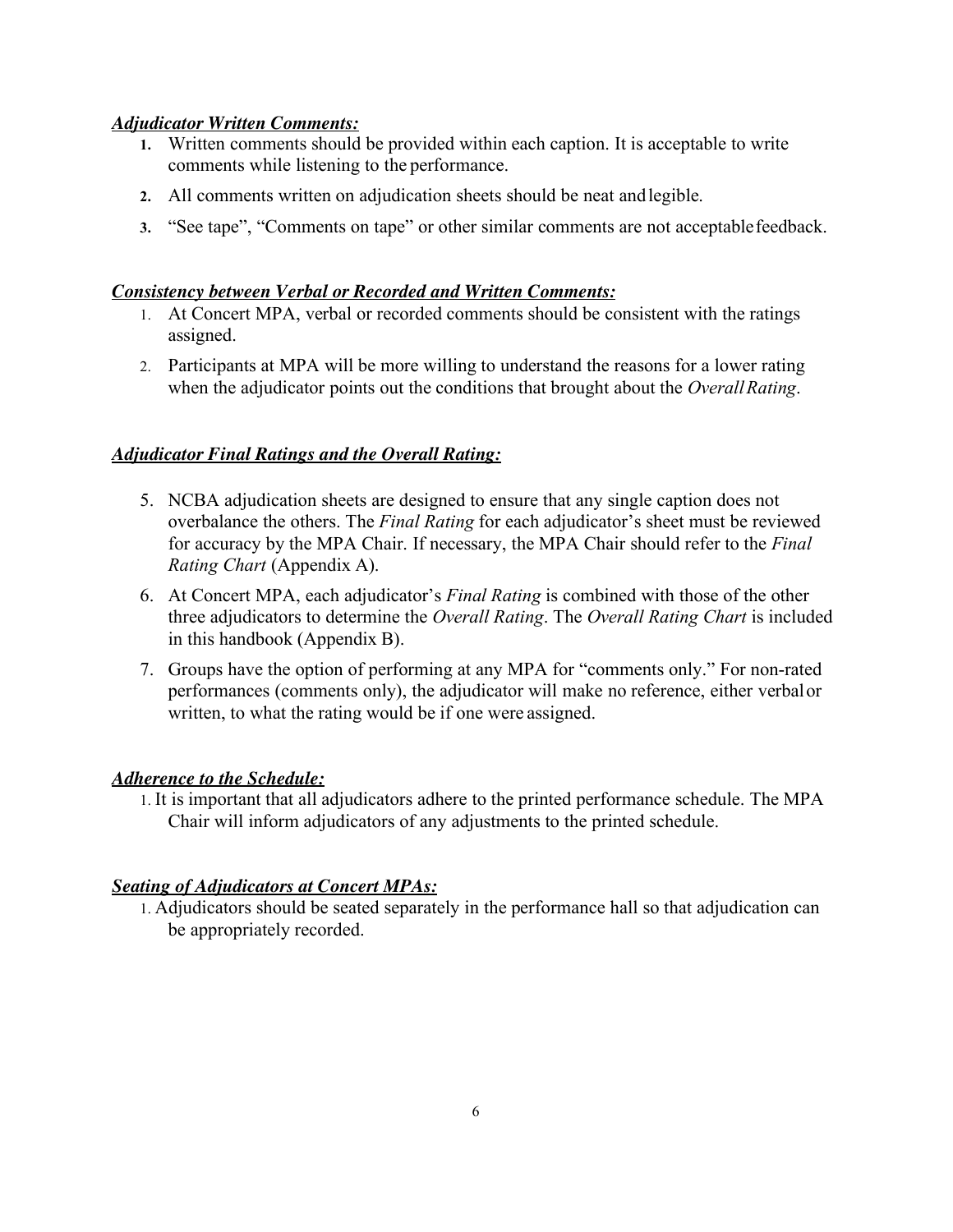### *Music Selection:*

- 1. Each band must prepare a march of the director's choice and two (2) compositions from the Official North Carolina Bandmasters Association Music List. One composition must be from the classification as registered, the other composition may be from the same classification or from the next higher classification. Sight-reading will be based on the lower classification.
- 2. If a band chooses to perform music from the Masterworks List, a band must prepare a march of the director's choice and the composition(s) as required from the Official North Carolina Bandmasters Association Masterworks List.
- 3. The music chosen should allow a group to demonstrate its ability to perform in a variety of styles and tempos.
- 4. There are no restrictions as to the difficulty level of selections performed by a given group. It is recognized that the adjudication will reflect upon the quality of the performance, including the quality of the music selected and its suitability to thegroup.
- 5. The band's instrumentation should reflect the composer's intent for chord structure, ensemble timbre and individual tone color. Appropriate and aurally pleasing instrumentation adjustments are acceptable. Adjudicators may comment regarding instrumentation in affected captions.

### *Sight-Reading Adjudication:*

- 1. The sight-reading adjudicator should refrain from listening to any band's stage performance or warm up.
- 2. The sight-reading adjudicator should adhere to the procedures for the sight-reading process and should not verbally clinic the band or director after the sight-reading performance. All comments should be confined to the adjudicator's audio recording and sight-reading sheet.
- 3. The sight-reading adjudicator should carefully review and adhere to the Achievement Level box on the Sight-reading MPA Rubric and Standards of Sight-Reading Adjudication from the Concert MPA Adjudication Manual.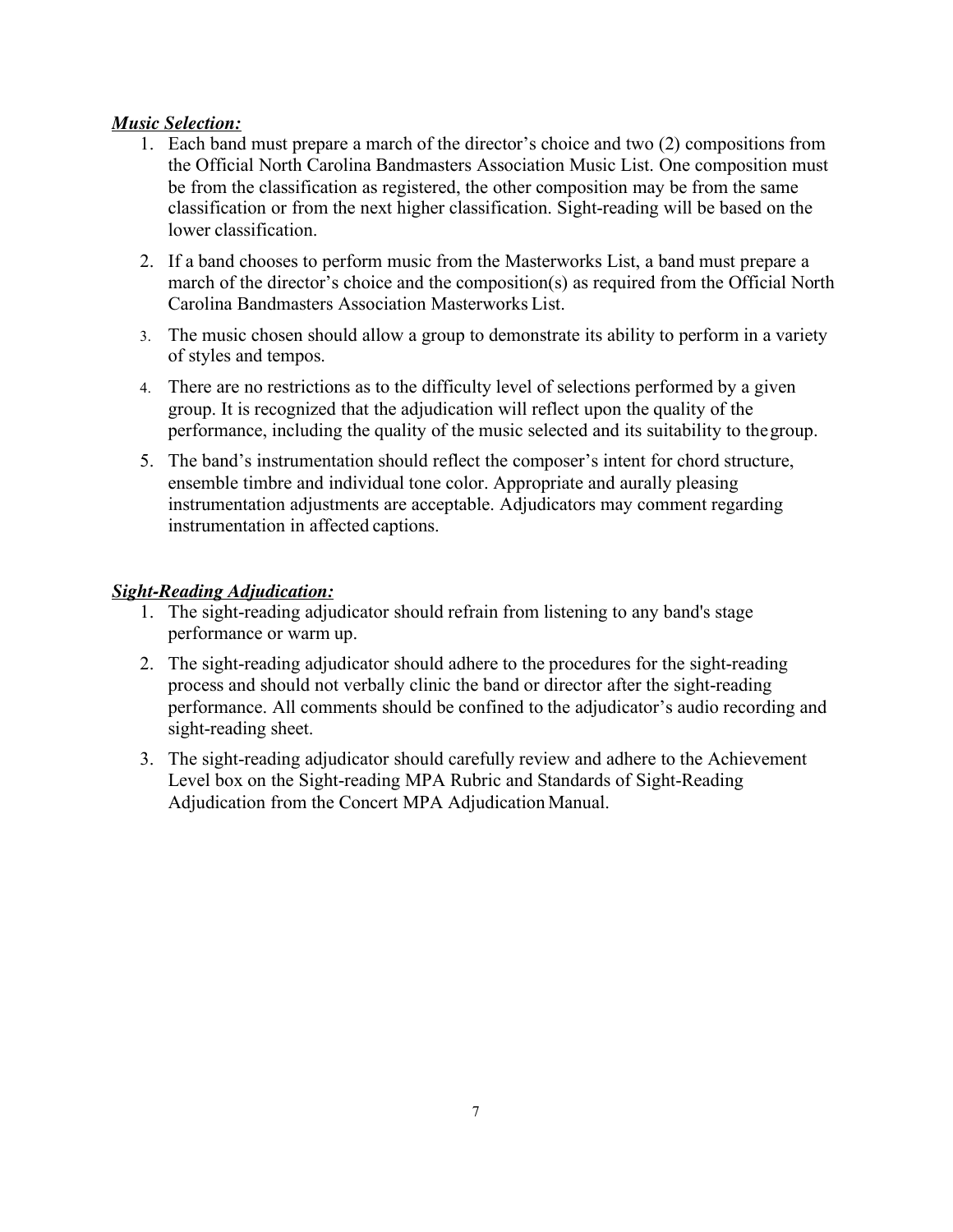#### *Adjudicator's Recordings:*

- 1. The adjudicator should ensure that the recording device is working properly.
- 2. The adjudicator should state the following at the start of the recording: Your name Where you are from (school or other organization) Name of the event Date of the event Name of the group being evaluated Literature to be performed
- 3. The adjudicator should allow the recording to run through the performance.

#### *Score Sheets:*

Adjudicators should use both the recorder and adjudicator's sheet to offer comments and suggestions to bands. The adjudicator's sheet provides an opportunity to summarize the evaluation, as compared to recorded comments which are often more specific towards the particular musical passage being performed at that particular moment.

Caption ratings should be given on the adjudicator's sheet for each caption. Adjudicators may use a "+" or "-" in their **caption** ratings (ex. "B+"). The adjudicator's final rating must correspond with the group of caption ratings as described in Appendix A. Adjudicators **must not** use a "+" or "-" in their **final** rating of the band.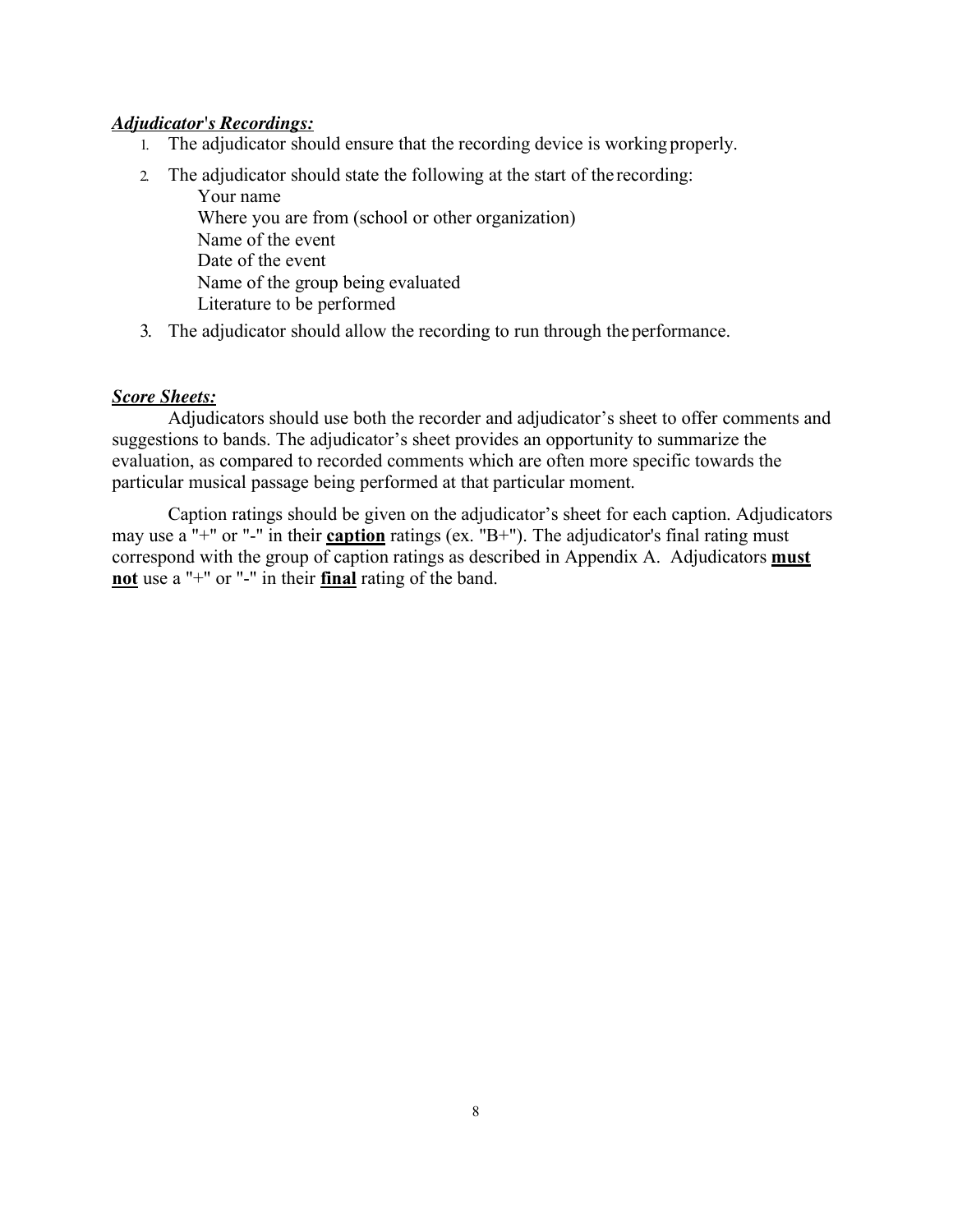### *Recommendations for Making Productive Recorded Commentary:*

1. Use a positive and constructive tone when making your recordedcommentary.

Each adjudicator's vocabulary should be appropriate to the age and performance level of the ensemble. In addition to identifying musical issues during a performance, it is important to reinforce good teaching through the adjudication process. For example, if a band has good basic sound, the adjudicator might say "Students, terrific work has been done in your ensemble to develop good characteristic tone production. Congratulations!" If there is little to praise musically, the adjudicator should congratulate the efforts of the students.

2. When identifying a musical issue in the performance, always provide a solution.

The adjudicator's comments should be specific and appropriate to the age and performance level of the ensemble. It is not enough to say "Students, you are playing out-of-tune at measure 59." Instead, say "Students, somebody is playing an incorrect fingering at measure 49, causing the intonation to be adversely affected." Or, "Students, issues with left hand positions are causing the F-sharps to be out-of-tune at measure 59. Try tucking the left elbow to the left, bringing the wrist away from your body, and arching the fingers so that you can play precisely in-tune." Such specific commentary will help colleagues focus instruction after the MPA and students will learn more from the MPA experience.

3. Avoid continually repeating the same musical issue over and over.

If a given performance has the same musical flaw throughout the performance, the adjudicator might simply refer to it as a continuing issue once, and then move on to other commentary. The adjudicator should avoid repeating the same comment over and over. For example, if a concert band has a trumpet player who is over-blowing, the adjudicator should identify the problem and provide a solution. Then, should the adjudicator hear the issue again later in the performance, he or she should acknowledge that the problem is a recurring one that needs to be addressed during class.

4. Consider the use of a private note to the director.

Sometimes it is advisable to communicate some adjudicator comments for the director's ears only. A simple private note can be written and sent to the director via the MPA Chair. The adjudicator should avoid saying anything on the adjudication recording that might usurp the authority of the director or reflect poorly upon his/her work with students.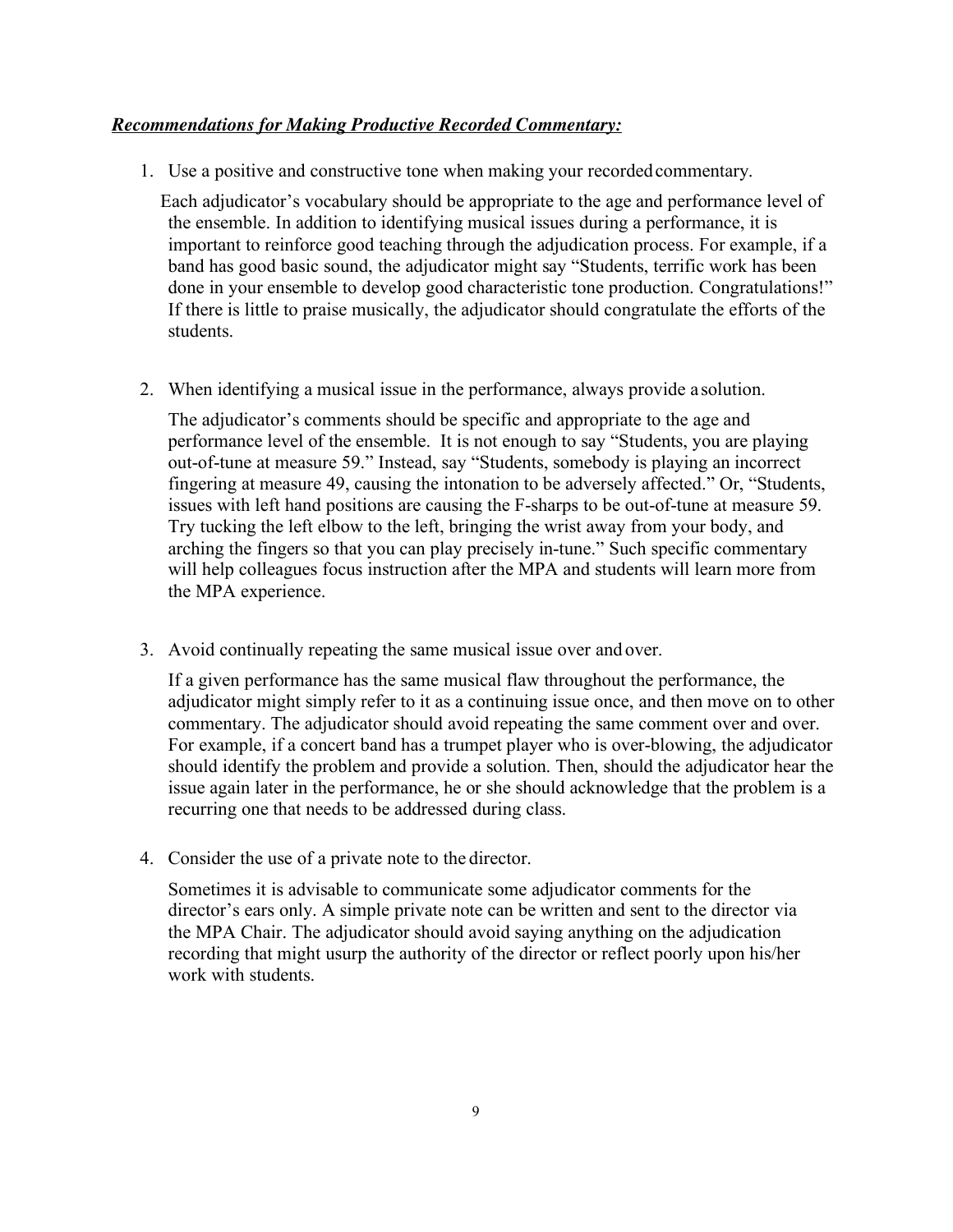5. Specific Performance Errors vs. Attainment of Musical Performance Concepts.

Part of the adjudicator's job is to identify specific performance errors such as wrong fingerings, a missed slur, etc. In addition, it's important for adjudicators to address student understanding of musical performance concepts such as tone production, intonation, blend, balance, rhythm, and interpretation. The adjudicator should work to give students a summary of how they are doing in these areas through the recorded adjudicator commentary. Adjudication should identify specific performance errors and provide an assessment of how the students understand fundamental musical concepts.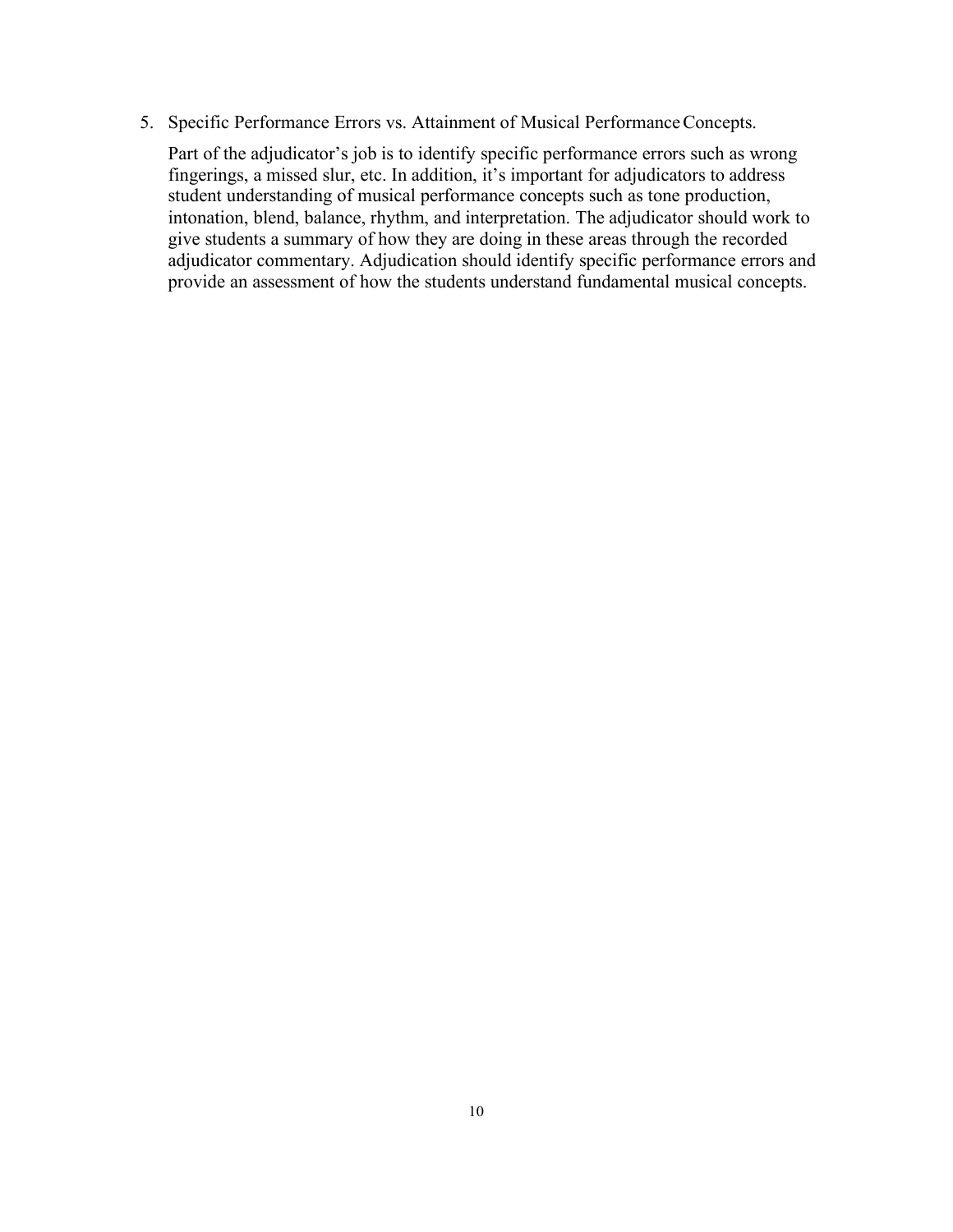#### **II. STANDARDS OF ADJUDICATION (CONCERT MPA)**

Standards are determined by the comparison of a large number of performances. While participants are competing against a standard of achievement rather than against each other, the standard of achievement is actually determined by the participants themselves. It is inevitable that these standards will vary from locality to locality and from state to state.

It is not within the jurisdiction of the adjudicator to penalize an ensemble because he does not personally like the music selected. A director has the expectation that an adjudicator justifies his rating through written and/or recorded comments. The adjudicator should take great care to assure that the comments on the adjudication form and on the audio recording are consistent with the overall and caption ratings for that particular band and should call attention to fundamental characteristics of the group. The presence or lack of good tone quality, intonation, rhythmic precision, blend and balance, offer a basis for making brief suggestions for improvement of the group.

#### *Standards for Stage Ratings:*

A copy of these standards should be with each judge during the adjudication.

#### Superior: "I"

The rating is comparable to the grade of "A". This rating reflects an outstanding performance for the event and experience level of participants being evaluated. The performance of all selections demonstrates that the group is able to meet all of the technical demands of the music with a thorough awareness of the composer's intent. Bands that receive this rating should perform beyond the basic performance of notes and rhythms, and into the area of artistic expression. While the adjudicator may find some minor points to critique and may make suggestions for improvement, his comments sheet would show a majority of A's. for the various captions and his remarks would be generally complimentary for outstanding work.

#### Excellent: "II"

- The rating is comparable to the grade of "B". This rating reflects a high level of performance for the event and experience level of participants being evaluated. The performance demonstrates that the group is able to meet nearly all of the technical demands of the music and may reflect a broad awareness of the composer's intent. Bands that receive this rating perform frequently, but not consistently, with the same technical proficiency as a band that received a rating of "Superior", but they lack the finesse and style associated with artistic expression.
- The performance shows the result of sound fundamental training, but lacks the polish and finesse to qualify for a rating of superior. The adjudicator may find consistent areas to critique, but these areas do not significantly distract from the overall quality of the performance. His/her caption ratings would consist of mostly B's while his/her remarks would be indicative of a quality performance.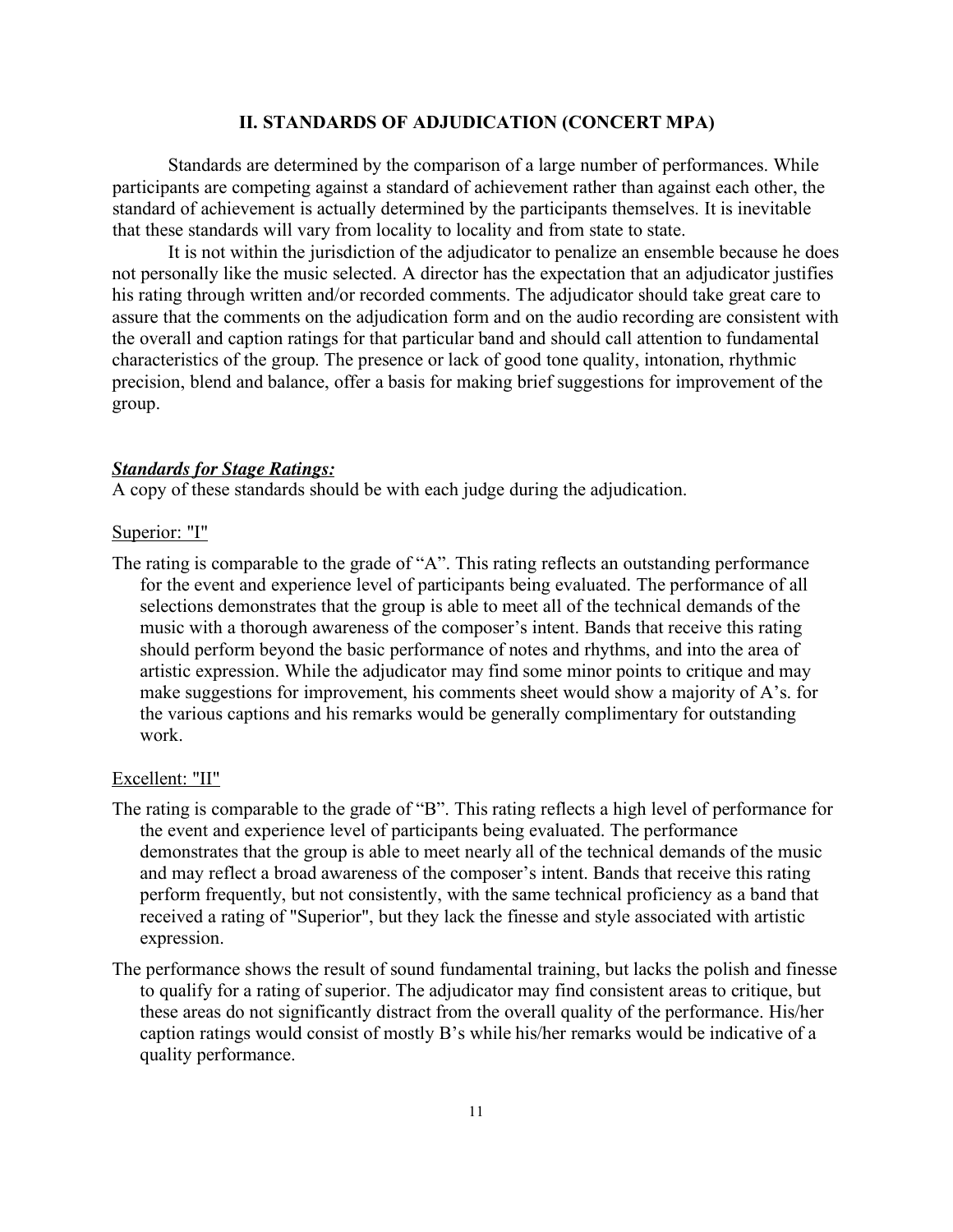#### Average: "III"

The rating is comparable to the grade of "C". This rating reflects a mediocre level of performance for the event and experience level of participants being evaluated. The performance demonstrates that the group is able to meet some of the technical demands of the music, but reflects an absence of awareness for the composer's intent. The performance reflects consistent limitations in fundamental training and lacks the polish and finesse to qualify for a rating of excellent. The adjudicator will find consistent areas to critique and these areas will significantly distract from the overall quality of the performance. His/her comments sheet would consist of mostly C's.

#### Below Average: "IV"

- The rating is comparable to the grade of "D". This rating reflects a level of performance that is consistently weak and filled with technical errors and intonation problems. The performance reflects inconsistent and limited demonstration of music performance fundamentals. The adjudicator will find many areas to critique that significantly distract from the overall quality of the performance. His/her comments sheet would consist of mostly D's.
- These may reflect handicaps in the way of instrumentation or lack of rehearsal time. This classification represents a performance which is generally weak and uncertain. Comments should be encouraging and contain helpful suggestions for improvement. The adjudicator might suggest such things as a more favorable schedule to allow more regular rehearsals, more effective individual practice and/or ensemble rehearsals, or more careful screening of players. The adjudicator might even make specific recommendations for ensemble or individual studies and exercises which would contribute to the development of the individual players.

### Poor: "V"

- The rating is comparable to the grade of "F". The performance is unacceptable both technically and musically. It demonstrates a lack of technical proficiency and musical understanding. Careless and bad playing habits are prevalent, providing significant and ongoing evidence of poor preparation and training. The group and director should concentrate on fundamentals and/or perform less difficult music.
- This rating indicates a performance which reveals much room for improvement. The director should check his methods, instrumentation, etc. with those of more successful organizations. This rating is rarely used by even the most critical adjudicators. In some cases the teaching methods of the director may be in question. If there are any commendable features in the performance they may be singled out. Perhaps there is one outstanding player in the group. He could be held up as a model. Sometimes only the stage deportment and appearance can be commented on favorably but even this may be some comfort. Remarks should be honest, but never sarcastic. They should point out the basic weaknesses and make suggestions for improvement, and above all, urge the participants and director to work toward qualifying for a higher rating next year.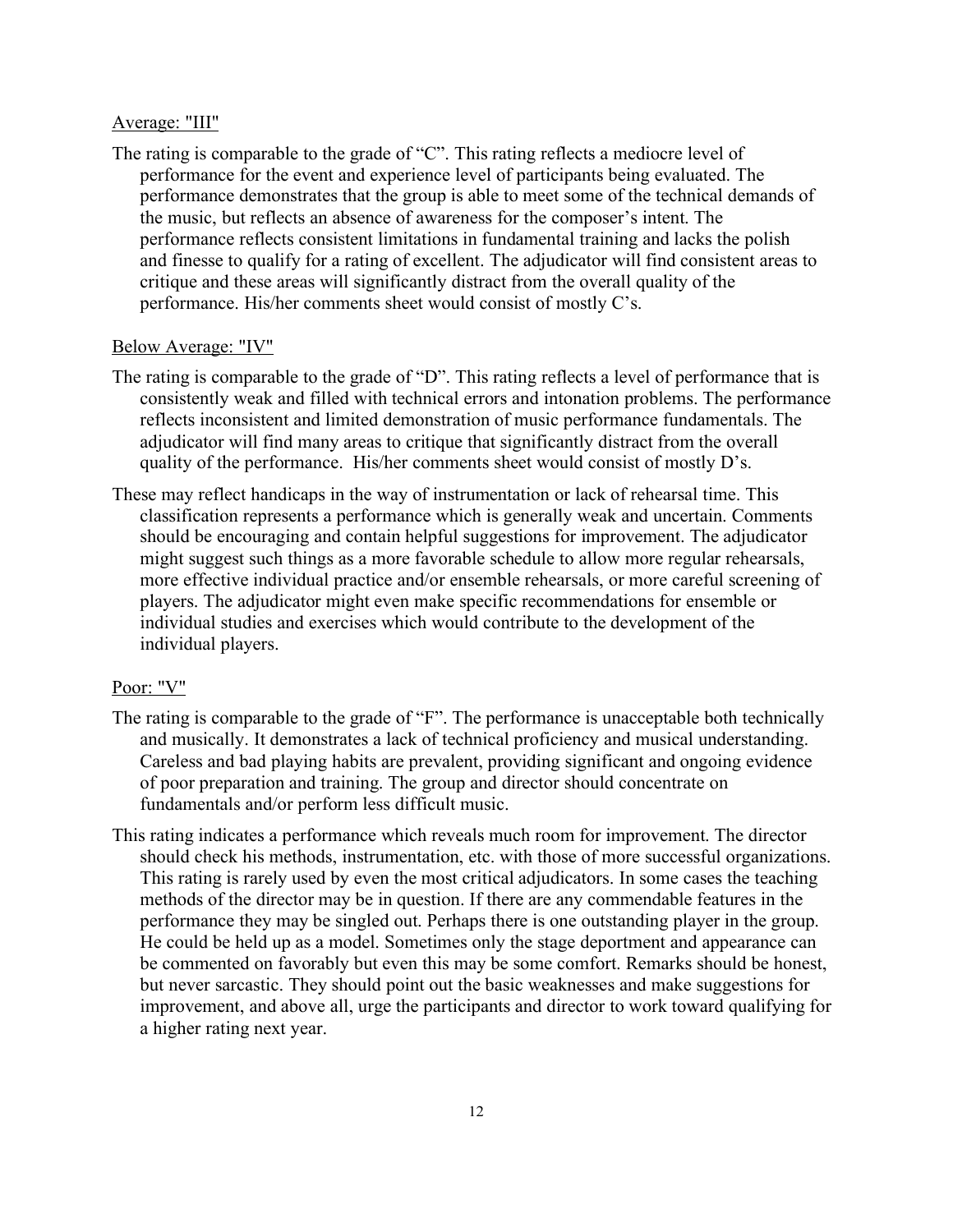Note:

Adjudicators should make every effort to employ all the rating categories when appropriate. The ratings should be interpreted literally by the titles: Superior, Excellent, Average, Below Average, and Poor. Success is not measured only by a superior rating. The other ratings have credibility and should be used in a positive and constructive way.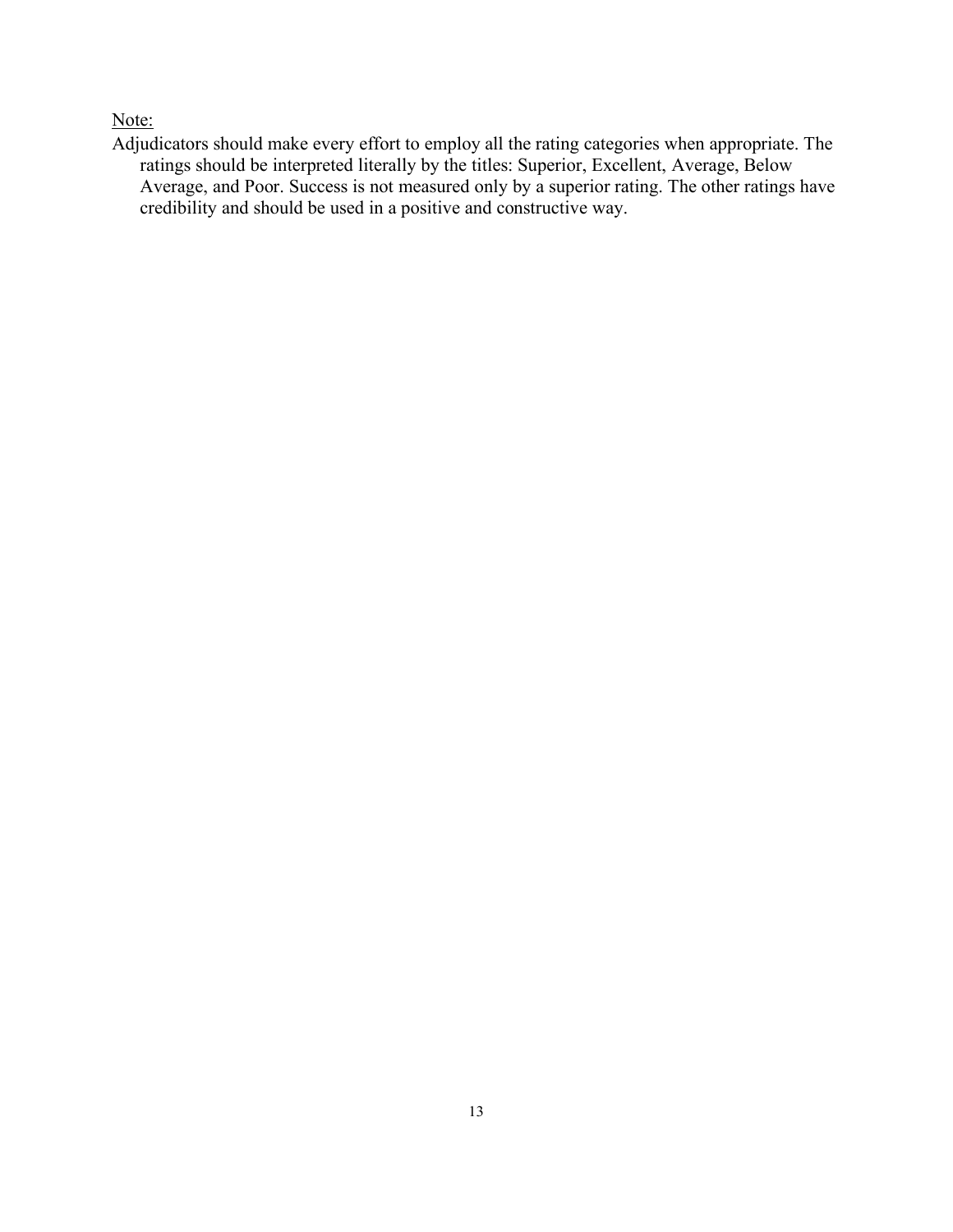### *Standards for Sight-Reading Ratings:*

A copy of these standards should be with each judge during the adjudication. The sight reading adjudicator should justify his/her rating through written and/or recorded comments. The adjudicator should take great care to assure that the comments on the adjudication form and on the audio recording are consistent with the overall and caption ratings for that particular band and should call attention to fundamental characteristics of the group. The presence or lack of good tone quality, intonation, rhythmic precision, blend and balance, offer a basis for making brief suggestions for improvement of the group.

### **The sight-reading adjudicator should keep in mind and take into consideration that their evaluation is on a "first reading" and may not reflect the finesse and musical expressiveness associated with a stage performance.**

### Superior: "I"

The rating is comparable to the grade of "A". This rating reflects a high level of performance for the event and experience level of participants being evaluated. The performance demonstrates that the group is able to meet all or nearly all of the technical demands of the music and may reflect a broad awareness of the composer's intent. Bands that receive this rating perform frequently, if not consistently, with technical proficiency, but they may lack some finesse and style associated with artistic expression. The performance shows the result of sound fundamental training, but may lack some of the polish and finesse. The adjudicator may find some areas to critique, but these areas do not significantly distract from the overall quality of the performance. His/her caption ratings would consist of mostly A's while his/her remarks would be indicative of a quality performance.

### Excellent: "II"

The rating is comparable to the grade of "B". This rating reflects a high level of performance for the event and experience level of participants being evaluated. The performance demonstrates that the group is able to meet most of the technical demands of the music and may at times reflect a broad awareness of the composer's intent. The performance reflects few, if any, limitations in fundamental issues but may lack the polish and finesse to qualify for a rating of superior. The adjudicator may occasionally find areas to critique; these areas may distract from the overall quality of the performance. His/her caption ratings would consist of mostly B's while his/her remarks would be indicative of a qualityperformance.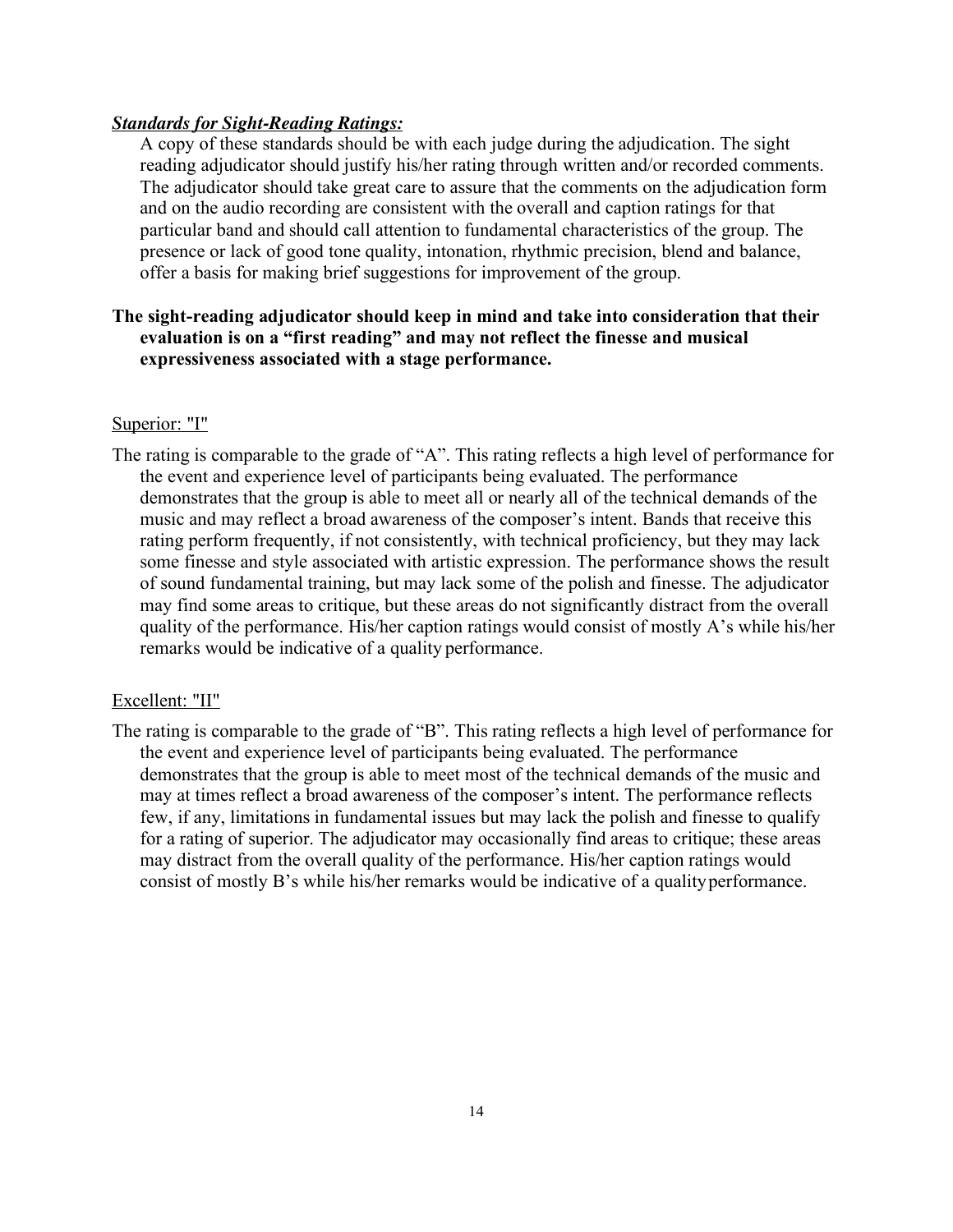#### Average: "III"

The rating is comparable to the grade of "C". This rating reflects a mediocre level of performance for the event and experience level of participants being evaluated. The performance demonstrates that the group is able to meet some of the technical demands of the music, but reflects an absence of awareness for the composer's intent. The performance reflects consistent limitations in fundamental training and lacks the polish and finesse to qualify for a rating of excellent. The adjudicator will find consistent areas to critique and these areas will significantly distract from the overall quality of the performance. His/her comments sheet would consist of mostly C's.

#### Below Average: "IV"

The rating is comparable to the grade of "D". This rating reflects a level of performance that is consistently weak and filled with technical errors and intonation problems. The performance very rarely reflects performance fundamentals. The adjudicator will find many areas to critique that significantly distract from the overall quality of the performance. This classification represents a performance that is generally weak and uncertain. Comments should be encouraging and contain helpful suggestions for improvement. His/her comments sheet would consist of mostly D's.

#### Poor: "V"

The rating is comparable to the grade of "F". The performance is unacceptable both technically and musically. It demonstrates a lack of technical proficiency and musical understanding. Careless and bad playing habits are prevalent, providing significant and ongoing evidence of poor preparation and training. This rating indicates a performance that reveals much room for improvement. Remarks should be honest, but never sarcastic. They should point out the basic weaknesses and make suggestions for improvement, and above all, urge theparticipants and director to work toward qualifying for a higher rating next year. His/her comments sheet would consist of mostly F's.

#### Note:

Adjudicators should make every effort to employ all the rating categories when appropriate. The ratings should be interpreted literally by the titles: Superior, Excellent, Average, Below Average, and Poor. Success is not measured only by a superior rating. The other ratings have credibility and should be used in a positive and constructive way.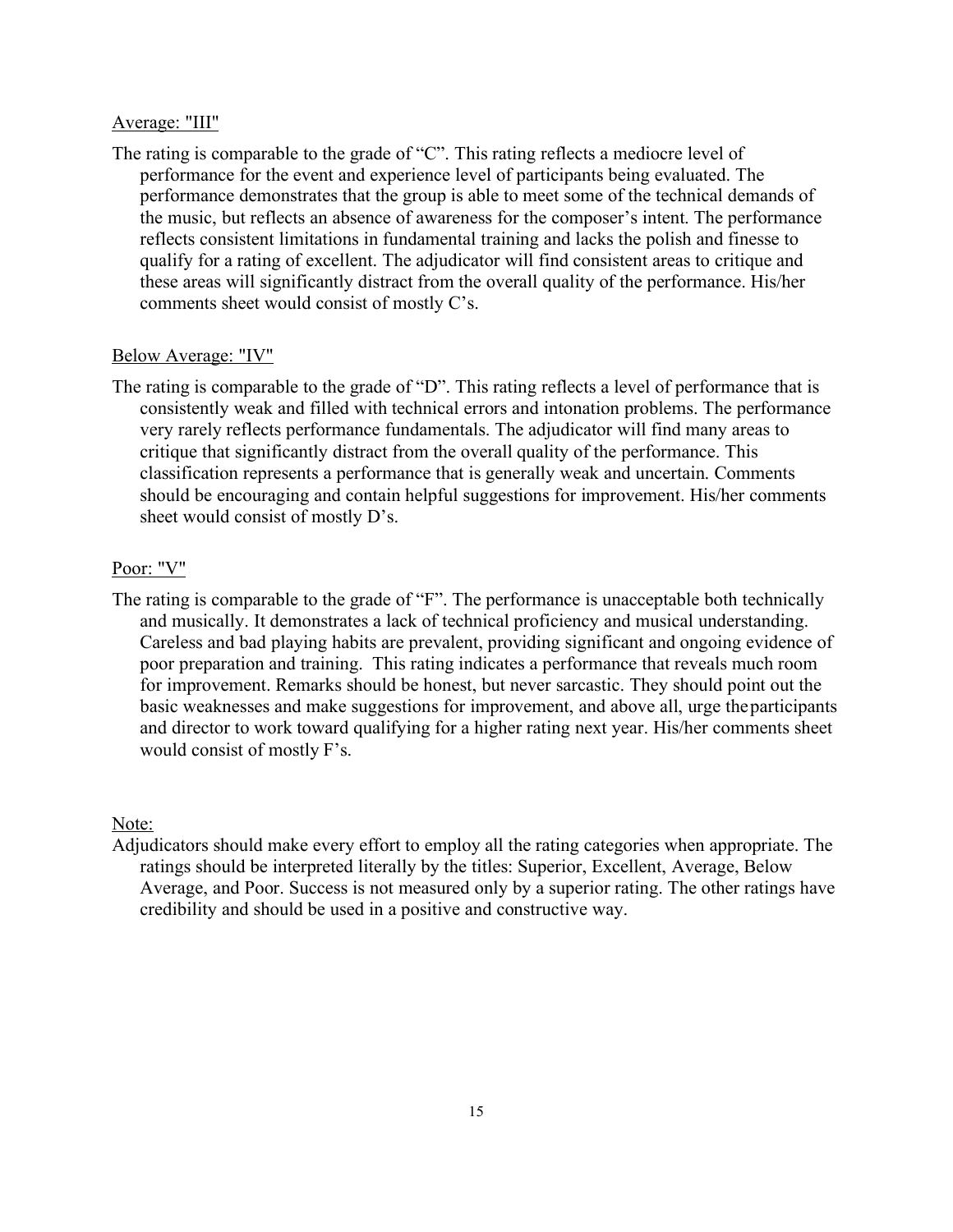#### *APPENDIX A: Using Caption Grades to Determine the Final Rating*

The MPA Chair will review the adjudicator's caption letter grades to ensure that they have properly "translated" the letter grades into numeric scores of 1, 2, 3, 4 or 5. Scoring will follow the scoring method of the NCBA *Overall Ratings* where the highest grade is equivalent to a numeric score of 1, the second-highest grade is equivalent to a numeric score of 2 and so on up to a numeric score of 5 for the lowest grade.

Adjudicators may add a "+" or "-" to the caption ratings, but these do not impact the numeric score. A caption rating of "B+" receives a numeric score of 2 and a caption rating of "A-" receives a numerical score of 1.

To summarize:

| <b>Caption Grade</b> | <b>Numerical Score</b> |
|----------------------|------------------------|
| A                    |                        |
| B                    | 2                      |
| $\mathcal{C}$        | 3                      |
| D                    |                        |
| F                    | 5                      |

The MPA Chair will review the numeric scores of all captions to ensure that the *Final Rating* for each adjudicator is accurate. The *Final Rating* must follow these scoring ranges:

| <b>Final Rating</b> | <b>Caption Score Total</b> |
|---------------------|----------------------------|
| Superior $-I$       | $7 - 10$                   |
| $Excellent - II$    | $11 - 17$                  |
| $Average - III$     | $18 - 24$                  |
| Below Average – IV  | $25 - 31$                  |
| $P0or - V$          | $32 - 35$                  |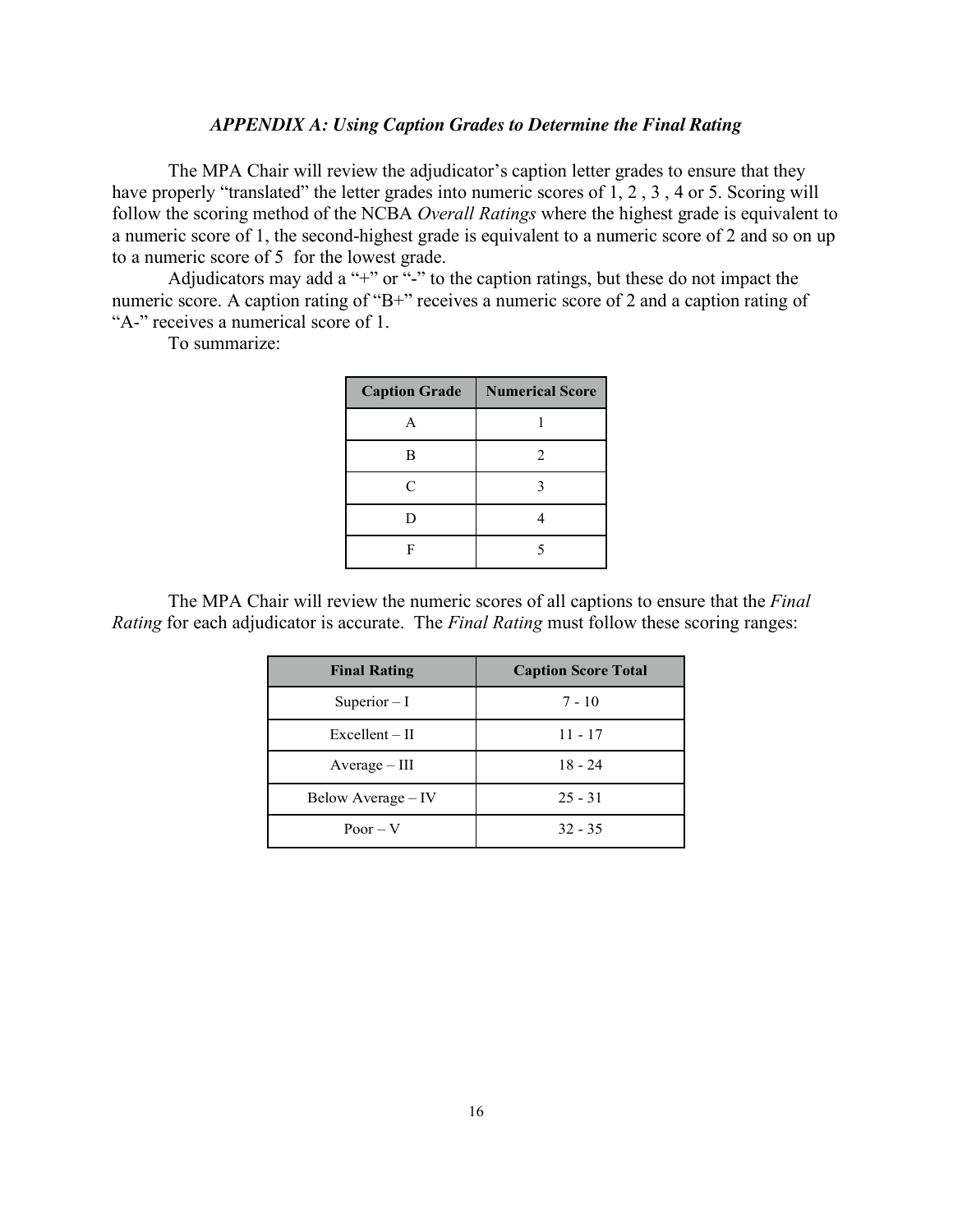Three sample combinations of Caption Grades and the appropriate Final Ratings are listed below:

| <b>EXAMPLE</b><br><b>ONE</b>   | Tone<br>Quality | Intonation      | <b>Balance</b><br><b>Blend</b> | Precision | <b>Basic</b><br>Musicianship | Interpretive<br>Musicianship | General<br><b>Factors</b> | <b>TOTAL</b> |
|--------------------------------|-----------------|-----------------|--------------------------------|-----------|------------------------------|------------------------------|---------------------------|--------------|
| <b>CAPTION</b><br><b>GRADE</b> | A               | B               | A                              | A         | B                            | B                            | A                         |              |
| <b>NUMERIC</b><br><b>SCORE</b> |                 | $\mathcal{D}$   |                                |           | $\overline{2}$               | $\overline{2}$               |                           | 10           |
| <b>FINAL</b><br><b>RATING</b>  |                 | <b>SUPERIOR</b> |                                |           |                              |                              |                           |              |

| <b>EXAMPLE</b><br><b>TWO</b>   | Tone<br>Quality | <b>Intonation</b> | <b>Balance</b> /<br><b>Blend</b> | <b>Precision</b> | <b>Basic</b><br><b>Musicianship</b> | Interpretive<br>Musicianship | General<br><b>Factors</b> | <b>TOTAL</b> |
|--------------------------------|-----------------|-------------------|----------------------------------|------------------|-------------------------------------|------------------------------|---------------------------|--------------|
| <b>CAPTION</b><br><b>GRADE</b> | B               | B                 | A                                | A                | $\mathcal{C}$                       | B                            | B                         |              |
| <b>NUMERIC</b><br><b>SCORE</b> | $\overline{2}$  | $\overline{2}$    |                                  |                  | 3                                   | $\overline{2}$               | $\overline{2}$            | 13           |
| <b>FINAL</b><br><b>RATING</b>  |                 | <b>EXCELLENT</b>  |                                  |                  |                                     |                              |                           |              |

| <b>EXAMPLE</b><br><b>THREE</b> | Tone<br>Quality | <b>Intonation</b> | <b>Balance</b> /<br><b>Blend</b> | <b>Precision</b> | <b>Basic</b><br>Musicianship | Interpretive<br>Musicianship | General<br><b>Factors</b> | <b>TOTAL</b> |
|--------------------------------|-----------------|-------------------|----------------------------------|------------------|------------------------------|------------------------------|---------------------------|--------------|
| <b>CAPTION</b><br><b>GRADE</b> | $\mathcal{C}$   | B                 | $\mathcal{C}$                    | В                | $\mathcal{C}$                | C                            | $\mathcal{C}$             |              |
| <b>NUMERIC</b><br><b>SCORE</b> | 3               | C                 | 3                                | $\overline{2}$   | 3                            | 3                            |                           | 19           |
| <b>FINAL</b><br><b>RATING</b>  |                 | <b>AVERAGE</b>    |                                  |                  |                              |                              |                           |              |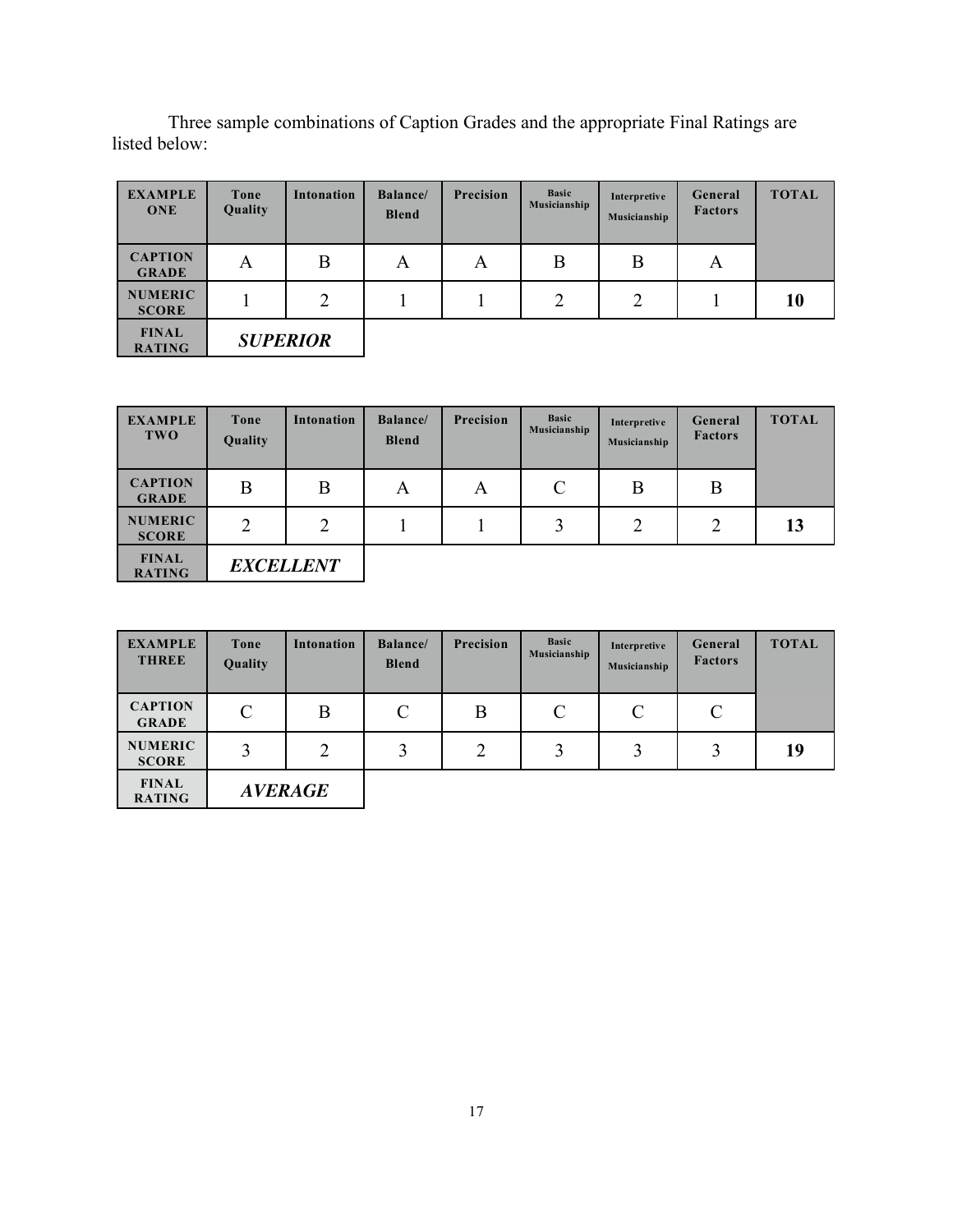# *Overall Ratings for Grades II - VI and Masterworks*

The following chart will be used as a guide in arriving at a final rating when using **four adjudicators** (Three adjudicators from the concert portion and one adjudicator from the sightreading portion). All possible combinations are included. The Roman numerals at the top refer to the *Overall Rating*; the numbers below refer to the numeric equivalent for the *Final Rating*s given by each adjudicator.

| <b>Rating I</b>        | <b>Rating II</b>                        | <b>Rating III</b> | <b>Rating IV</b>         | <b>Rating V</b>          |
|------------------------|-----------------------------------------|-------------------|--------------------------|--------------------------|
| $\text{Total} = 4 - 6$ | $\text{Total} = 7 - 10$                 | $Total = 11 - 14$ | $\text{Total} = 15 - 18$ | $\text{Total} = 19 - 20$ |
| 1111                   | 1114                                    | 1145              | 1455                     | 4555                     |
| 1112                   | 1115                                    | 1155              | 1555                     | 5 5 5 5                  |
| 1113                   | 1123                                    | 1235              | 2355                     |                          |
| 1122                   | 1124                                    | 1244              | 2445                     |                          |
|                        | 1125                                    | 1245              | 2455                     |                          |
|                        | 1133                                    | 1255              | 3345                     |                          |
|                        | 1134                                    | 1334              | 3 3 5 5                  |                          |
|                        | 1135                                    | 1 3 3 5           | 3444                     |                          |
|                        | 1144                                    | 1344              | 3445                     |                          |
|                        | 1222                                    | 1345              | 3555                     |                          |
|                        | 1223                                    | 1 3 5 5           | 4444                     |                          |
|                        | 1224                                    | 1444              | 4445                     |                          |
|                        | $1\overline{2\overline{2\overline{5}}}$ | 1445              | 4455                     |                          |
|                        | 1233                                    | 2225              |                          |                          |
|                        | 1234                                    | 2234              |                          |                          |
|                        | 1333                                    | 2235              |                          |                          |
|                        | 2222                                    | 2244              |                          |                          |
|                        | 2223                                    | 2245              |                          |                          |
|                        | 2224                                    | 2255              |                          |                          |
|                        | 2233                                    | 2333              |                          |                          |
|                        |                                         | 2334              |                          |                          |
|                        |                                         | 2335              |                          |                          |
|                        |                                         | 2344              |                          |                          |
|                        |                                         | 2345              |                          |                          |
|                        |                                         | 2444              |                          |                          |
|                        |                                         | 3333              |                          |                          |
|                        |                                         | 3334              |                          |                          |
|                        |                                         | 3335              |                          |                          |
|                        |                                         | 3344              |                          |                          |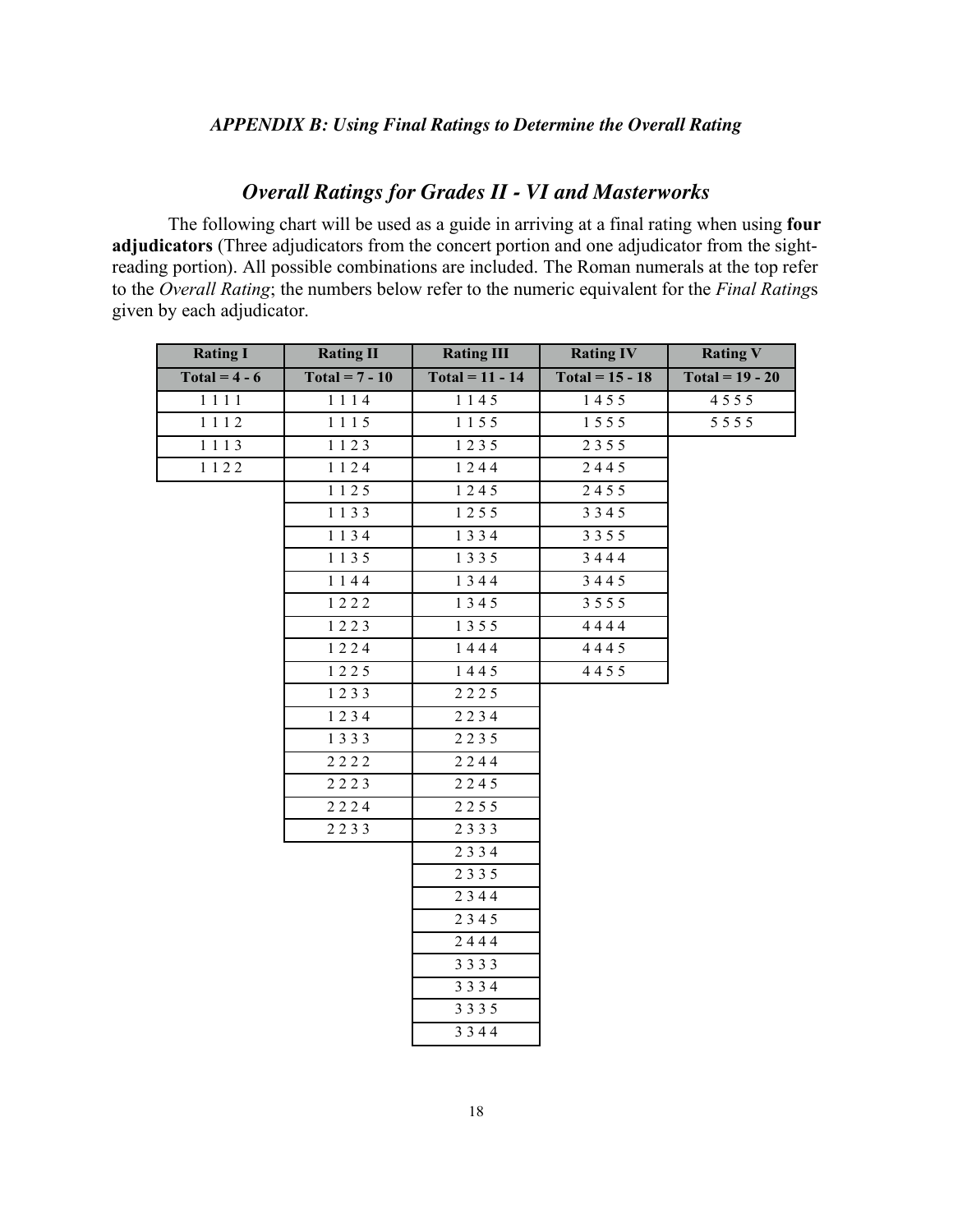#### *Unanimous Stage Rule*

If a band receives straight "threes - III's", "Fours - IV's" or "Fives - V's" on stage then they will receive that score as their overall rating regardless of the sight-reading score.

The ratings affected are:

| 3 3 3 - 1 would become a Rating III | 5 5 5 - 1 would become a Rating V |
|-------------------------------------|-----------------------------------|
| 444 - 1 would become a Rating IV    | 5 5 5 - 2 would become a Rating V |
| 444 - 2 would become a Rating IV    | 5 5 5 - 3 would become a Rating V |

## *Overall Ratings for Grade I*

The following chart will be used as a guide in arriving at a final rating when using **three adjudicators** from the concert portion. All possible combinations are included. The roman numerals at the top refer to the *Overall Rating*; the numbers below refer to the numeric equivalent of the *Final Ratings* given by each adjudicator.

| <b>RATING I</b> | <b>RATING II</b> | <b>RATING III   RATING IV</b> |       | <b>RATING V</b> |
|-----------------|------------------|-------------------------------|-------|-----------------|
| $1 \; 1 \; 1$   | $1 \t2 \t2$      | 1 3 3                         | 144   | 1 5 5           |
| $1 \; 1 \; 2$   | $1\,2\,3$        | 2 3 4                         | 3 4 5 | 2 5 5           |
| $1 \t13$        | 2 2 2            | 3 3 2                         | 4 4 2 | 3 5 5           |
| $1 \; 1 \; 4$   | 2 2 3            | 3 3 3                         | 4 4 3 | 4 5 5           |
| $1 \; 1 \; 5$   | 2 2 4            | 3 3 4                         | 444   | 5 5 5           |
|                 | 2 2 5            | 3 3 5                         | 4 4 5 |                 |

# *Ratings Terminology for Award Certificates and Publication*

Although for purposes of reckoning the I, II, III, IV, V system is a convenience, please be sure that the numbers are not inscribed on the certificates of award or given to the media. According to our rules, the correct designations are given in the right-hand column below:

| <b>RATING</b> | <b>CORRECT DESIGNATION</b> |
|---------------|----------------------------|
|               | Superior                   |
|               | Excellent                  |
|               | Average                    |
|               | <b>Below Average</b>       |
|               | Poor                       |